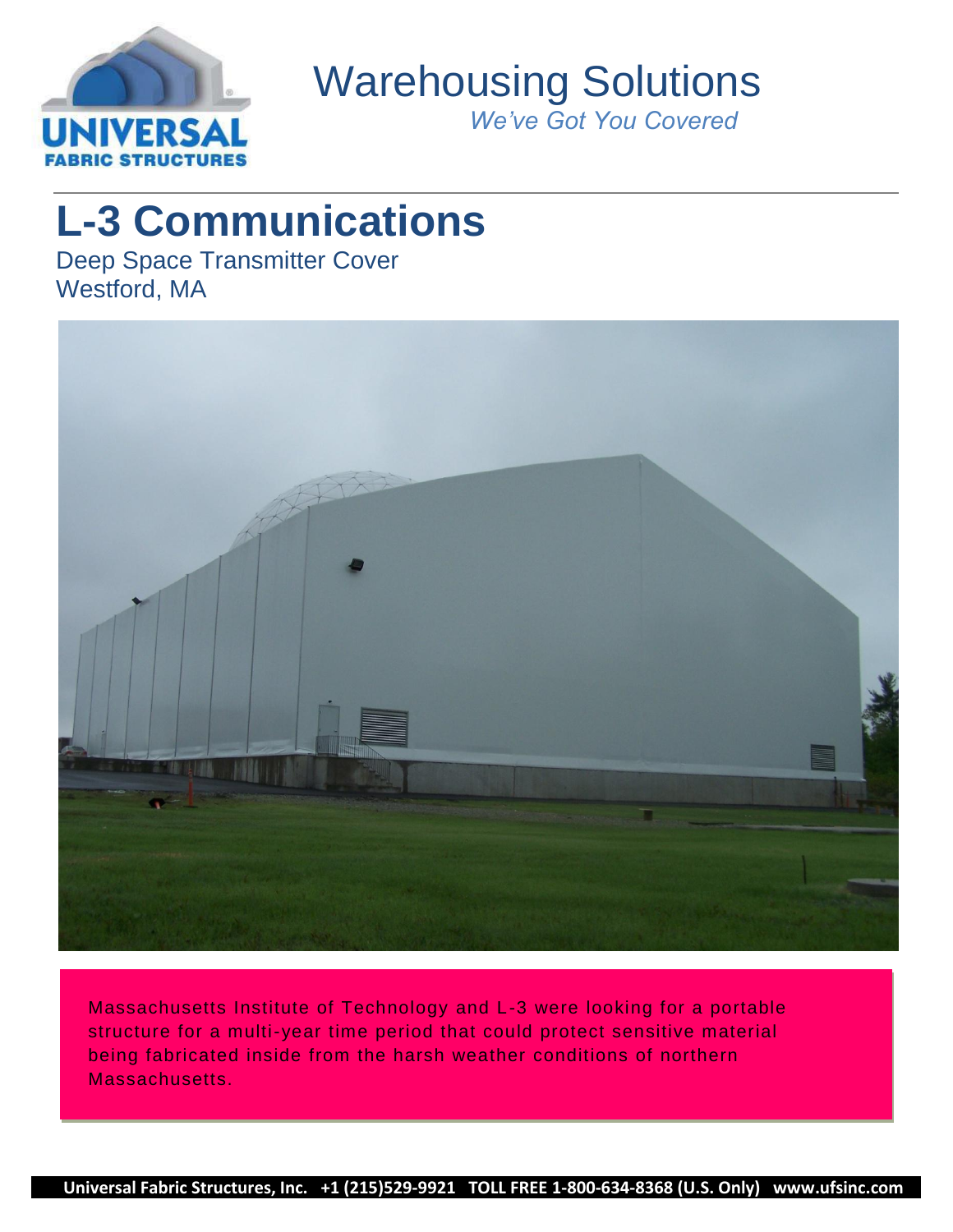## **Background**

.

Massachusetts Institute of Technology (M.I.T.) and L-3, acting as a contractor for the Department of Defense (DOD), were looking for a portable structure for a multi-year time period that could protect sensitive material being fabricated inside from the harsh weather conditions of northern Massachusetts.



The structure needed to meet interior side wall heights of 34' while meeting all codes for a permanent building. This included a 90 mph wind load and 35 psf ground snow load.

The portability of the structure was important once the fabrication inside was complete. The structure had to be designed to be removed in a way as to not disturb the newly fabricated transmitter back structure assembly.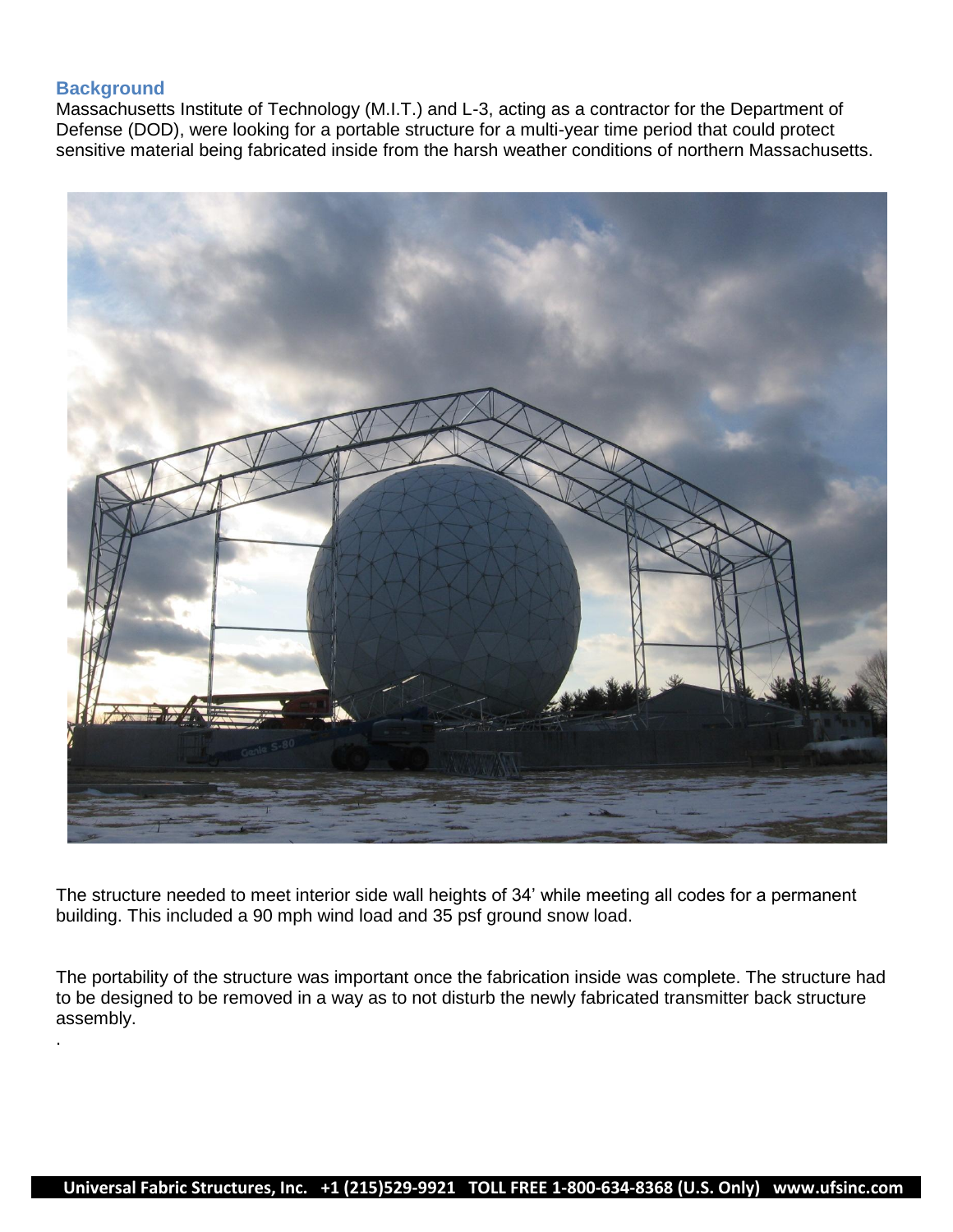

## **Scope of Work**

A 140' wide x 160' long SFS-Montana Series structure with a 34' clear height throughout.



 **Universal Fabric Structures, Inc. +1 (215)529-9921 TOLL FREE 1-800-634-8368 (U.S. Only) www.ufsinc.com**